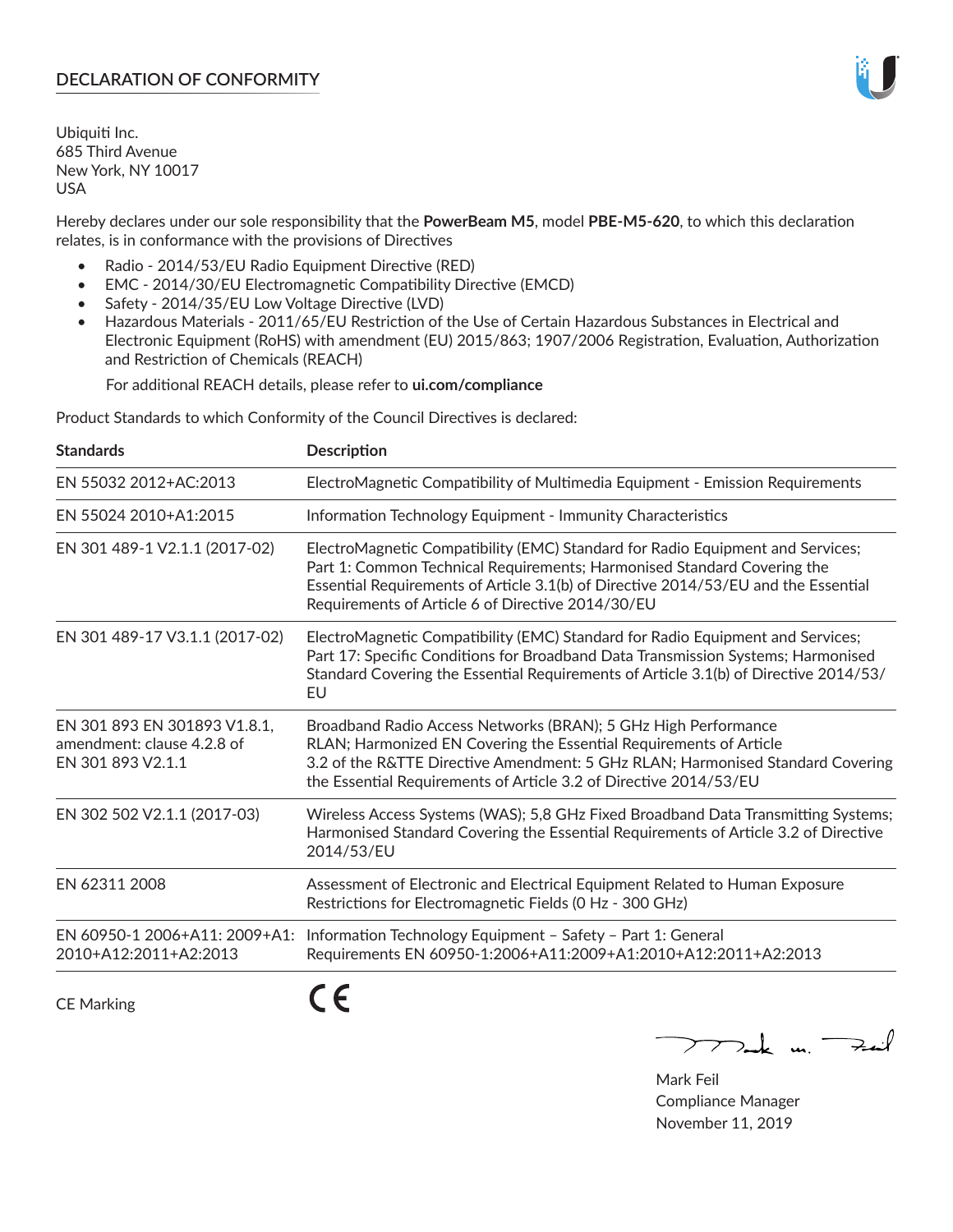# **DECLARATION OF CONFORMITY**



# **български** [Bulgarian]

С настоящото Ubiquiti декларира, че това устройство PBE-M5-620 е в съответствие със съществените изисквания и други приложими разпоредби на Директиви 2014/53/EC, 2014/30/ЕС, 2014/35/ЕС.

## **Hrvatski** [Croatian]

Ubiquiti ovim putem izjavljuje da je ovaj uređaj PBE-M5-620 sukladan osnovnim zahtjevima i ostalim bitnim odredbama Direktiva 2014/53/EU, 2014/30/EU, 2014/35/EU.

# **Čeština** [Czech]

Ubiquiti tímto prohlašuje, že toto PBE-M5-620 zařízení, je ve shodě se základními požadavky a dalšími příslušnými ustanoveními směrnic 2014/53/EU, 2014/30/EU, 2014/35/EU.

# **Dansk** [Danish]

Hermed, Ubiquiti, erklærer at denne PBE-M5-620 enhed, er i overensstemmelse med de væsentlige krav og øvrige relevante krav i direktiver 2014/53/EU, 2014/30/EU, 2014/35/EU.

# **Nederlands** [Dutch]

Hierbij verklaart Ubiquiti, dat deze PBE-M5-620 apparaat, in overeenstemming is met de essentiële eisen en de andere relevante bepalingen van richtlijnen 2014/53/EU, 2014/30/EU, 2014/35/EU.

## **English**

Hereby, Ubiquiti, declares that this PBE-M5-620 device, is in compliance with the essential requirements and other relevant provisions of Directives 2014/53/EU, 2014/30/EU, 2014/35/EU.

## **Eesti keel** [Estonian]

Käesolevaga Ubiquiti kinnitab, et antud PBE-M5-620 seade, on vastavus olulistele nõuetele ja teistele asjakohastele sätetele direktiivide 2014/53/EL, 2014/30/EL, 2014/35/EL.

## **Suomi** [Finnish]

Täten Ubiquiti vakuuttaa, että tämä PBE-M5-620 laite, on yhdenmukainen olennaisten vaatimusten ja muiden sitä koskevien direktiivien 2014/53/EU, 2014/30/EU, 2014/35/EU.

## **Français** [French]

Par la présente Ubiquiti déclare que l'appareil PBE-M5-620, est conforme aux exigences essentielles et aux autres dispositions pertinentes des directives 2014/53/UE, 2014/30/UE, 2014/35/UE.

## **Deutsch** [German]

Hiermit erklärt Ubiquiti, dass sich dieses PBE-M5-620 Gerät, in Übereinstimmung mit den grundlegenden Anforderungen und den anderen relevanten Vorschriften der Richtlinien 2014/53/EU, 2014/30/EU, 2014/35/EU befindet.

## **Ελληνικά** [Greek]

Δια του παρόντος, Ubiquiti, δηλώνει ότι αυτή η συσκευή PBE-M5-620, είναι σε συμμόρφωση με τις βασικές απαιτήσεις και τις λοιπές σχετικές διατάξεις των οδηγιών 2014/53/EE, 2014/30/EE, 2014/35/EE.

## **Magyar** [Hungarian]

Ezennel Ubiquiti kijelenti, hogy ez a PBE-M5-620 készülék megfelel az alapvető követelményeknek és más vonatkozó 2014/53/EU, 2014/30/EU, 2014/35/EU irányelvek rendelkezéseit.

## **Íslenska** [Icelandic]

Hér, Ubiquiti, því yfir að þetta PBE-M5-620 tæki er í samræmi við grunnkröfur og önnur viðeigandi ákvæði tilskipana 2014/53/ESB, 2014/30/ESB, 2014/35/ESB.

## **Italiano** [Italian]

Con la presente, Ubiquiti, dichiara che questo dispositivo PBE-M5-620, è conforme ai requisiti essenziali ed alle altre disposizioni pertinenti delle direttive 2014/53/UE, 2014/30/UE, 2014/35/UE.